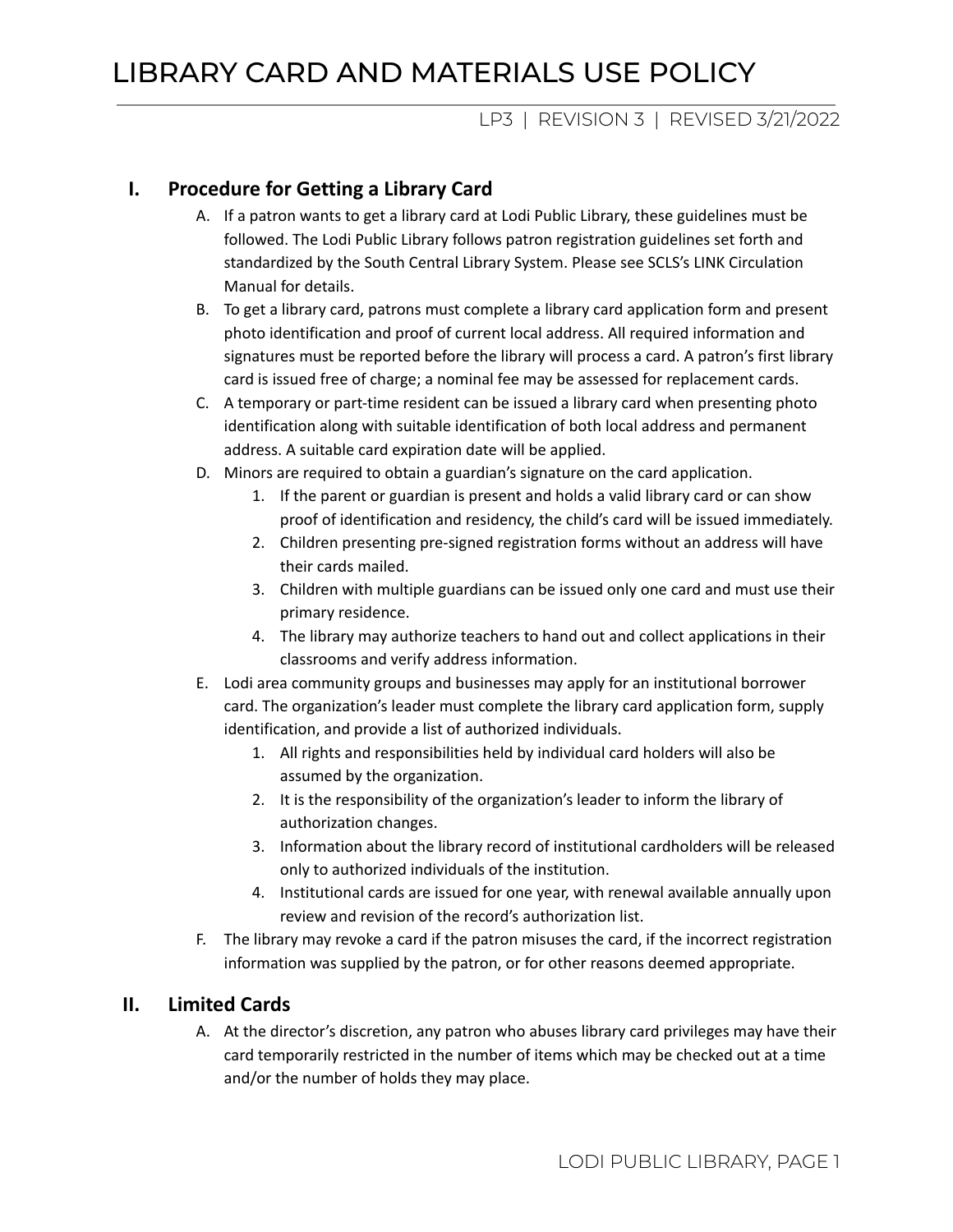# LP3 | REVISION 3 | REVISED 3/21/2022

B. Abuse by a minor's guardian may also result in the library temporarily restricting children's cards.

### **III. Cardholder Responsibilities**

- A. As stated on the library card application, cardholders are responsible (in the case of children, the guardian who signed the application is the responsible party) for material checked out using their library card, with or without the card holder's consent, unless the card previously has been reported to the library as missing.
- B. Once the library is notified of a missing card, the card is invalidated and barred from further use. Until the library is notified of a lost or stolen card, its owner is responsible for all use of the card and for fines or fees incurred.

# **IV. Presence of Card**

- A. Users must have a valid library card to access library materials. We prefer that a library card be used to check out library materials, because it ensures the most accuracy. But if a patron does not have a library card present, a valid driver's license or state issued ID will be allowed as a substitute. Most online library resources will require a login requiring a valid library card number.
- B. Library users may pay fees for themselves and others without a library card or photo ID present, but no information except the dollar amount can be provided.

# **V. Lending**

- A. Standard loan periods apply to library materials, and special loan periods may be applied only under unusual circumstances (i.e., hospitalization, unavoidable absence) at the library director's discretion. Special loan periods are used sparingly.
- B. Standard limits are applied to all library cards for limits on number of items checked out and number of holds allowed.
- C. The library assumes no responsibility for damage or alleged damage to personal equipment while used in conjunction with library materials.
- D. Materials loaned to Lodi Public Library (i.e., OLL, outside borrowing) for patron use will fall under Lodi Public Library policies; however, borrowers also will be held responsible for any special assessments placed by lending institutions.

# **VI. Fines and Fees**

- A. The library went fine free on June 8, 2020.
	- 1. Library user accounts will not be fined for overdue items checked out at the Lodi Public Library. This includes items from other libraries that are sent to the Lodi Public Library to fulfill holds.
	- 2. Checkouts at other libraries are subject to their policies, including overdue fines.
	- 3. Outer-Library Loans (OLLs) requested from outside the South Central Library System may be subject to overdue fines.